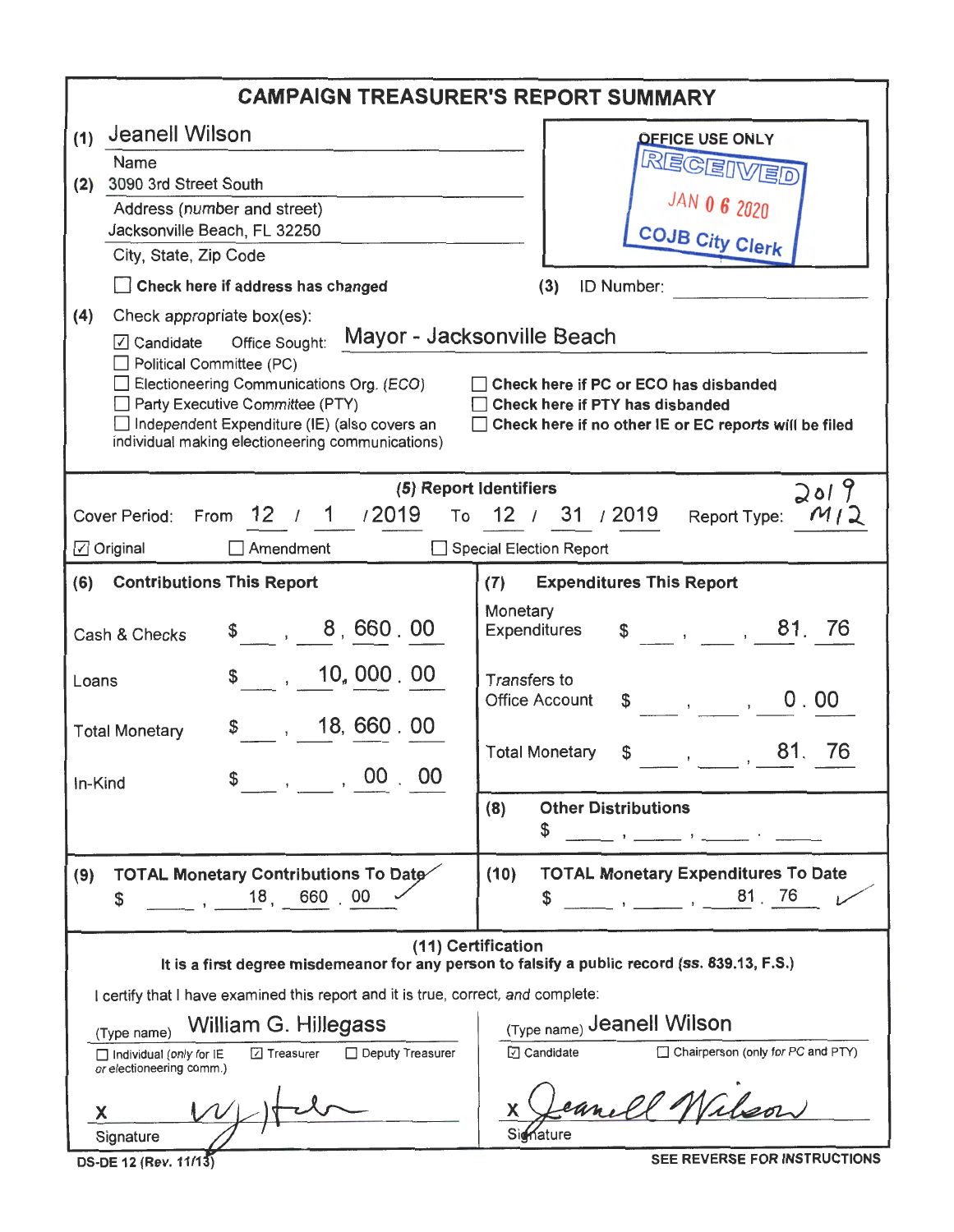| $(1)$ Name                                     | Jeanell Wilson                                                                                       |               |                         |                                  | (2) I.D. Number | N/A          |                      |
|------------------------------------------------|------------------------------------------------------------------------------------------------------|---------------|-------------------------|----------------------------------|-----------------|--------------|----------------------|
|                                                | (3) Cover Period $\frac{12}{1}$ / $\frac{1}{1}$ $\frac{2019}{1}$                                     |               |                         | through $12$ $12$ $12$ $12$ $12$ | $(4)$ Page      | $\mathbf{1}$ | $\overline{4}$<br>of |
| (5)<br>Date<br>(6)<br>Sequence                 | (7)<br><b>Full Name</b><br>(Last, Suffix, First, Middle)<br>Street Address &                         |               | (8)<br>Contributor      | (9)<br>Contribution              | (10)<br>In-kind | (11)         | (12)                 |
| Number<br>12<br>3<br>2019<br>$\mathbf 1$       | City, State, Zip Code<br>Wilson, Jeanell<br>3090 3rd Street South<br>Jacksonville Beach, FL<br>32250 | Type<br>S     | Occupation<br>Candidate | Type<br>Loan                     | Description     | Amendment    | Amount<br>10,000.00  |
| 2019<br>12<br>6<br>$\mathbf{2}$                | Schnabel, Tyler<br>2307 S. Bentley Ave #3<br>Los Angeles, CA 90064                                   | $\mathbbm{I}$ | Actor                   | Che                              |                 |              | 500.00               |
| 12<br>6<br>2019<br>3                           | Schnabel, Harry<br>3395 N. Zephyr Way<br>Jacksonville Beach, FL<br>32250                             | I             | Retired                 | Che                              |                 |              | 1,000.00             |
| 12<br>6<br>2019<br>F.<br>$\overline{4}$        | Chambers, Ford<br>3351 S. Cove Trace<br>Vestavia Hills, AL<br>35216                                  | I             | Retired                 | Che                              |                 |              | 500.00               |
| 6<br>12<br>2019<br>5                           | McMorrow, Linda<br>8777 San Jose Blvd<br>#903, Jacksonville,<br>FL 32217                             | I             | Realtor                 | $\cos$                           |                 |              | 50.00                |
| 2019<br>12<br>$6\overline{6}$<br>$\prime$<br>6 | Downey, Sonny<br>408 Beach Blvd, #104<br>Jacksonville Beach, FL<br>32250                             | $\mathbf{I}$  | Realtor                 | $\cos$                           |                 |              | 50.00                |
| 12<br>6<br>2019<br>7                           | All Florida Insurance<br>Services Inc.<br>PO Box 330809<br>Atlantic Beach, FL<br>32233               | $\, {\bf B}$  | Insurance               | Che                              |                 |              | 250.00               |

**OS-DE 13 (Rev.11/13) SEE REVERSE FOR INSTRUCTIONS AND CODE VALUES**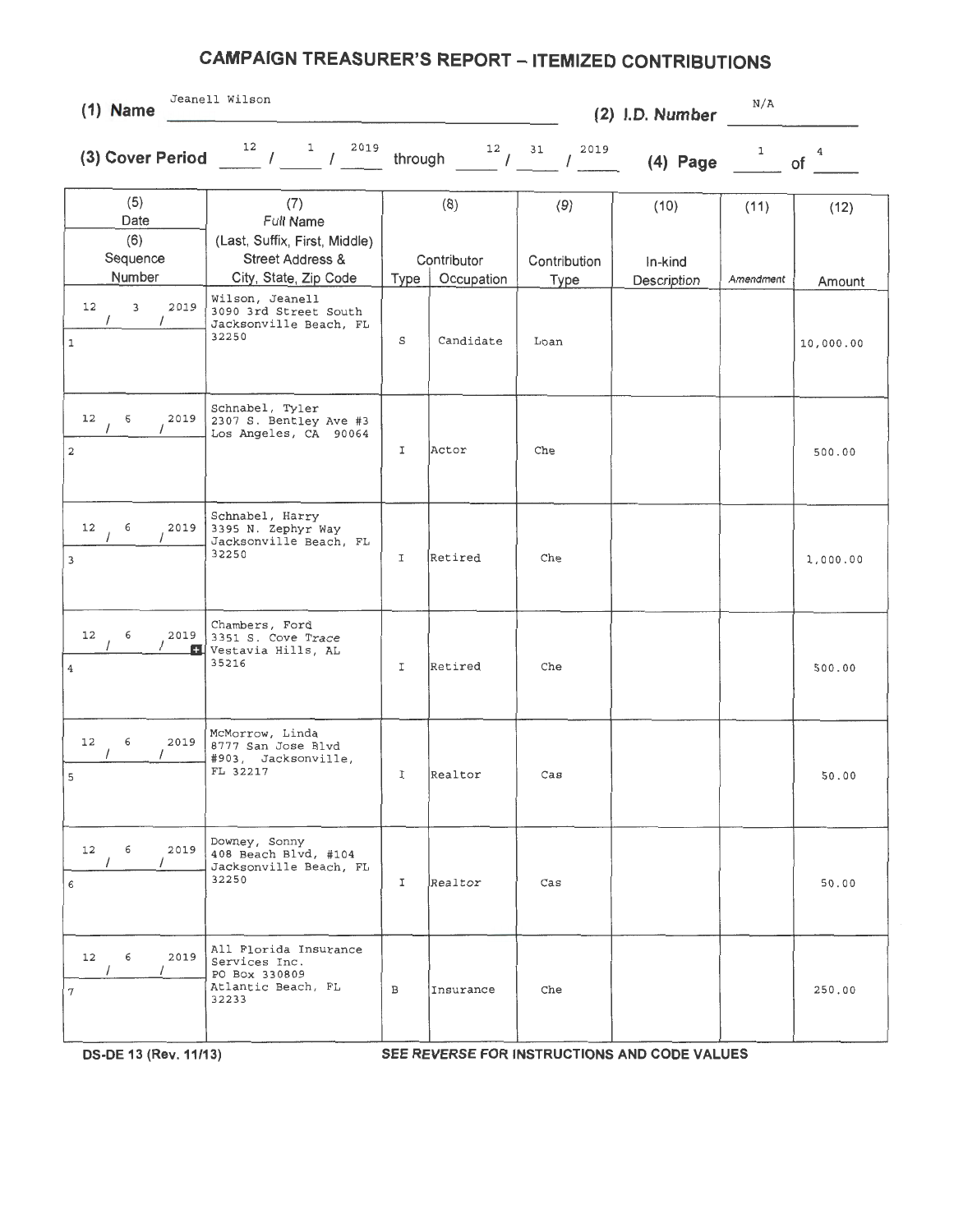| $(1)$ Name                         | Jeanell Wilson                                                                                  |              |                       |                     | (2) I.D. Number | N/A            |                  |
|------------------------------------|-------------------------------------------------------------------------------------------------|--------------|-----------------------|---------------------|-----------------|----------------|------------------|
| (3) Cover Period                   | $\mathbf{1}$<br>2019<br>12<br>$\overline{\phantom{a}}$<br>$\sqrt{2}$                            | through      | $^{12}$ /             | 2019<br>31          | $(4)$ Page      | $\overline{a}$ | 4<br>of          |
| (5)<br>Date<br>(6)<br>Sequence     | (7)<br>Full Name<br>(Last, Suffix, First, Middle)<br><b>Street Address &amp;</b>                |              | (8)<br>Contributor    | (9)<br>Contribution | (10)<br>In-kind | (11)           | (12)             |
| Number<br>9<br>12<br>2019<br>8     | City, State, Zip Code<br>Bumbarger, Delilah<br>2635 Blueberry Lane<br>Jacksonville, FL 32211    | Type<br>I    | Occupation<br>Realtor | <b>Type</b><br>Che  | Description     | Amendment      | Amount<br>100.00 |
| 12<br>9<br>2019<br>9               | Ocean Lodging II Inc.<br>11 1st Street North<br>Jacksonville Beach, FL<br>32250                 | В            | Hotel                 | Che                 |                 |                | 500.00           |
| 12<br>10<br>2019<br>10             | Cole, Kathleen S.<br>30 Hopson Road<br>Jacksonville Beach, FL<br>32250                          | I            | Hotel                 | Che                 |                 |                | 200.00           |
| 2019<br>12<br>11<br>11             | Lavender, Win<br>14511 Aqua Vista Court<br>1 Jacksonville, FL 32211                             | I            | Auctions              | Che                 |                 |                | 200.00           |
| 2019<br>12<br>11<br>12             | Vetter, Paul<br>13793 Herons Landing<br>Way #4<br>Jacksonville, FL 32224                        | I            | Retired               | Che                 |                 |                | 100.00           |
| 2019<br>12<br>11<br>13             | Lavender, Win<br>14511 Aqua Vista Court<br>Jacksonville, FL 32211                               | I.           | Auctions              | Che                 |                 |                | 10.00            |
| 2019<br>13<br>12<br>$\prime$<br>14 | Joan Warwick Insurance<br>Agency Inc.<br>1112 3rd Street<br>Suite 2; Neptune<br>Beach, FL 32266 | $\mathbf{B}$ | Insurance             | Che                 |                 |                | 100.00           |
|                                    |                                                                                                 |              |                       |                     |                 |                |                  |

**OS-DE 13 (Rev.11/13) SEE REVERSE FOR INSTRUCTIONS AND CODE VALUES**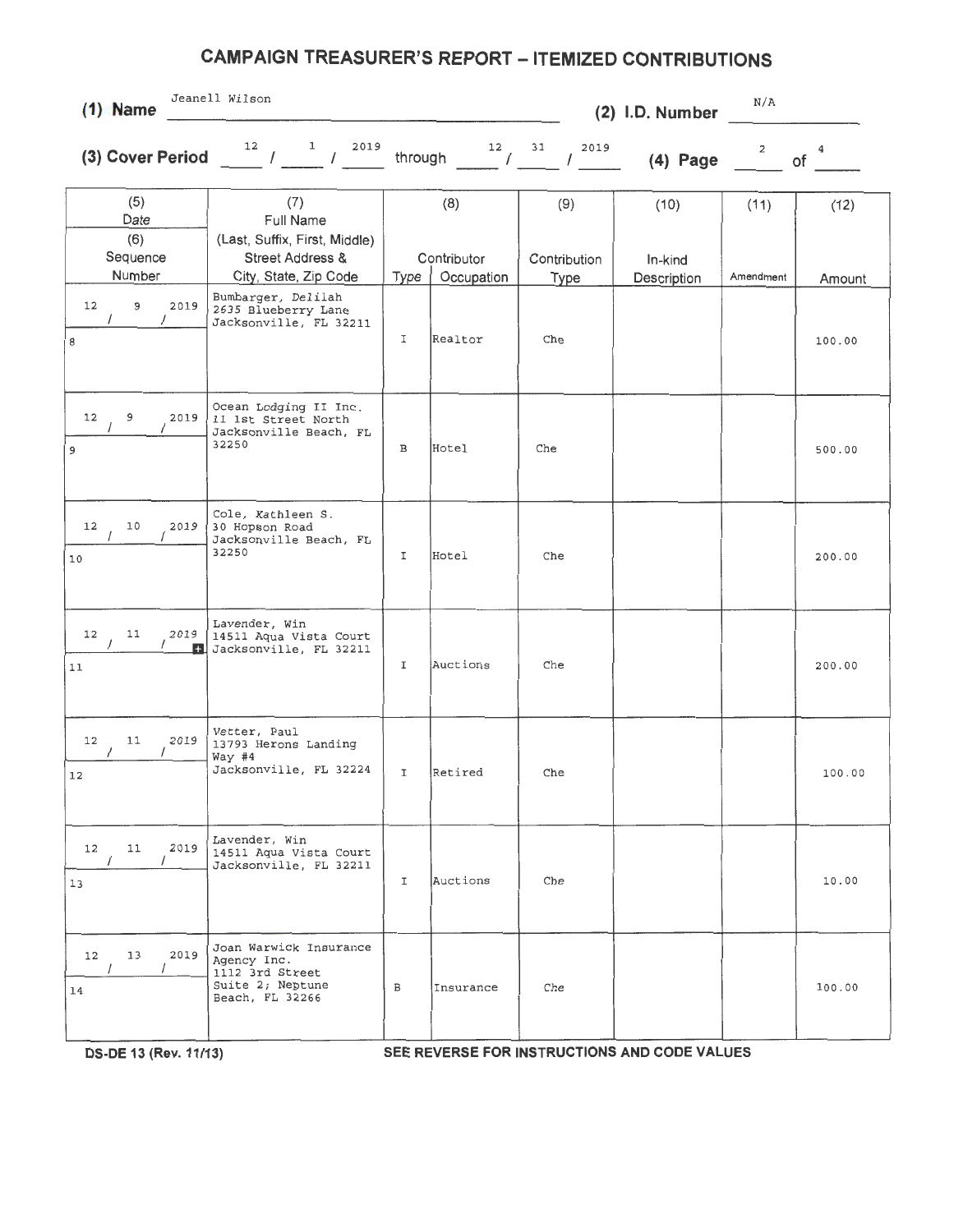| $(1)$ Name                               | Jeanell Wilson                                                                                            |              |                                  |                                    | (2) I.D. Number                | N/A               |                |
|------------------------------------------|-----------------------------------------------------------------------------------------------------------|--------------|----------------------------------|------------------------------------|--------------------------------|-------------------|----------------|
| (3) Cover Period                         | 12<br>2019<br>1<br>$\sim$ $\sim$<br>$\sqrt{ }$                                                            | through      | $12$ /                           | 31<br>2019<br>$\prime$             | $(4)$ Page                     | 3                 | 4<br>of        |
| (5)<br>Date<br>(6)<br>Sequence<br>Number | (7)<br>Full Name<br>(Last, Suffix, First, Middle)<br><b>Street Address &amp;</b><br>City, State, Zip Code | Type         | (8)<br>Contributor<br>Occupation | (9)<br>Contribution<br><b>Type</b> | (10)<br>In-kind<br>Description | (11)<br>Amendment | (12)<br>Amount |
| 12<br>12<br>2019<br>$\prime$<br>15       | Orsini, Richard<br>68 Jardin de Mer Place<br>Jacksonville Beach, FL<br>32250                              | I            | Forensics                        | Che                                |                                |                   | 100.00         |
| 12<br>15<br>2019<br>16                   | Miller, Ed<br>1 Whistle Stop Lane<br>Jasper, AL 35504                                                     | I            | Retired                          | Cas                                |                                |                   | 50.00          |
| 12<br>14<br>2019<br>17                   | Wellborn Hill Champion<br>3056 S. Fletcher Ave<br>#304<br>Fernandina Beach, FL<br>32034                   | $\mathbf I$  | Retired                          | Che                                |                                |                   | 1,000.00       |
| 16<br>2019<br>12<br>18                   | Straughan, Jerry<br>1201 1st Street North<br>14104<br>Jacksonville Beach, FL<br>32250                     | I            | Retired                          | Che                                |                                |                   | 300.00         |
| 12<br>13<br>2019<br>19                   | Watson, William A. Jr.<br>7821 Deercreek Club<br>Road, #200<br>Jacksonville, FL 32224                     | $\mathbf{I}$ | Realtor                          | Che                                |                                |                   | 1,000.00       |
| 19<br>2019<br>12<br>20                   | Valley, Joseph<br>1244 Queens Island Ct.<br>Jacksonville, FL 32224                                        | I            | Mentor                           | Che                                |                                |                   | 100.00         |
| 12<br>17<br>2019<br>21                   | Stecker, Bonnie M.<br>2141 Derringer Circle<br>West<br>Jacksonville, FL 32224                             | I            | Realtor                          | Che                                |                                |                   | 100.00         |

 $\frac{1}{2}$ 

**DS-DE 13 (Rev.11/13) SEE REVERSE FOR INSTRUCTIONS AND CODE VALUES**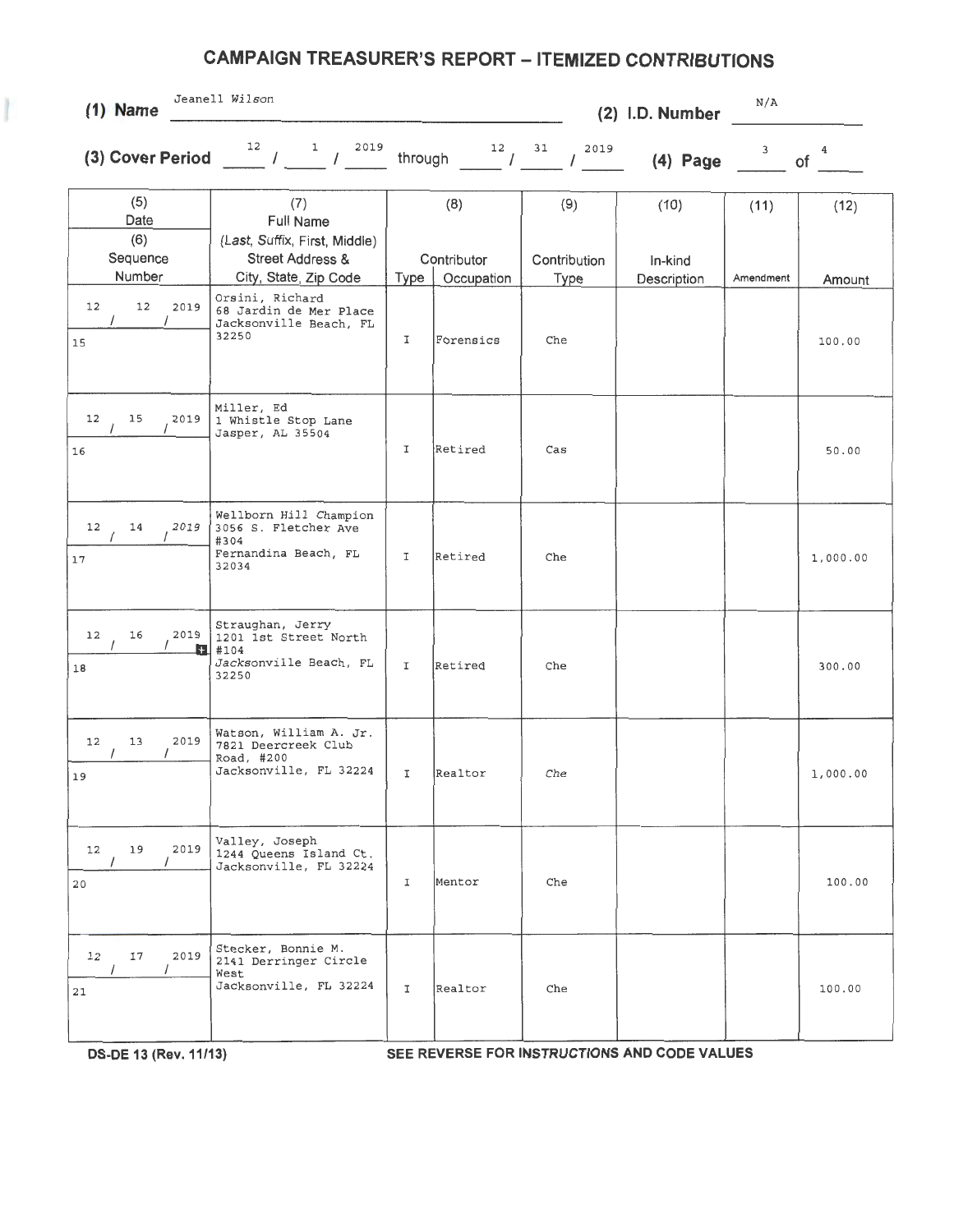| $(1)$ Name                                                 | Jeanell Wilson                                                                                                                                                                                                                                                                                                                                                                                                    |              |                          |                     | (2) I.D. Number | N/A       |                  |
|------------------------------------------------------------|-------------------------------------------------------------------------------------------------------------------------------------------------------------------------------------------------------------------------------------------------------------------------------------------------------------------------------------------------------------------------------------------------------------------|--------------|--------------------------|---------------------|-----------------|-----------|------------------|
|                                                            | (3) Cover Period $\frac{12}{\sqrt{1-\frac{1}{\sqrt{1-\frac{1}{\sqrt{1-\frac{1}{\sqrt{1-\frac{1}{\sqrt{1-\frac{1}{\sqrt{1-\frac{1}{\sqrt{1-\frac{1}{\sqrt{1-\frac{1}{\sqrt{1-\frac{1}{\sqrt{1-\frac{1}{\sqrt{1-\frac{1}{\sqrt{1-\frac{1}{\sqrt{1-\frac{1}{\sqrt{1-\frac{1}{\sqrt{1-\frac{1}{\sqrt{1-\frac{1}{\sqrt{1-\frac{1}{\sqrt{1-\frac{1}{\sqrt{1-\frac{1}{\sqrt{1-\frac{1}{\sqrt{1-\frac{1}{\sqrt{1-\frac{1$ |              | through $12$ $12$ $31$   | 2019<br>$\prime$    | $(4)$ Page      | 4         | 4<br>of          |
| (5)<br>Date<br>(6)<br>Sequence                             | (7)<br>Full Name<br>(Last, Suffix, First, Middle)<br><b>Street Address &amp;</b>                                                                                                                                                                                                                                                                                                                                  |              | (8)<br>Contributor       | (9)<br>Contribution | (10)<br>In-kind | (11)      | (12)             |
| Number<br>12<br>19<br>2019<br>$\sqrt{2}$<br>$\prime$<br>22 | City, State, Zip Code<br>Rozier, Robert E.<br>1200 Forest Oaks Drive<br>Jacksonville Beach, FL<br>32250                                                                                                                                                                                                                                                                                                           | Type<br>I    | Occupation<br>Consulting | <b>Type</b><br>Che  | Description     | Amendment | Amount<br>100.00 |
| 12<br>16<br>2019<br>23                                     | Beaubouef, Judith<br>1209 Beach Avenue<br>Atlantic Beach, FL<br>32233                                                                                                                                                                                                                                                                                                                                             | I            | Retired                  | Che                 |                 |           | 500.00           |
| 23<br>12<br>2019<br>24                                     | Werner, Mark<br>1819 S Ocean Drive<br>Jacksonville Beach, FL<br>32250                                                                                                                                                                                                                                                                                                                                             | I            | Retired                  | Che                 |                 |           | 750.00           |
| 12<br>23<br>2019<br>25                                     | Cox, Elizabeth<br>330 San Juan Drive<br>Ponte Vedra Beach, FL<br>32082                                                                                                                                                                                                                                                                                                                                            | I            | Retired                  | Che                 |                 |           | 500.00           |
| 12<br>30<br>2019<br>26                                     | Grovenstein, Robert A.<br>PO Box 330522<br>Atlantic Beach, FL<br>32233                                                                                                                                                                                                                                                                                                                                            | I            | Real estate              | Che                 |                 |           | 500.00           |
| 12<br>30<br>2019<br>27                                     | Roiz, E. Christine<br>PO Box 158<br>Ponte Vedra Beach, FL<br>32204                                                                                                                                                                                                                                                                                                                                                | $\mathbf{I}$ | Retired                  | Che                 |                 |           | 100.00           |
|                                                            |                                                                                                                                                                                                                                                                                                                                                                                                                   |              |                          |                     |                 |           |                  |

**OS-DE 13 (Rev.11/13) SEE REVERSE FOR INSTRUCTIONS AND CODE VALUES**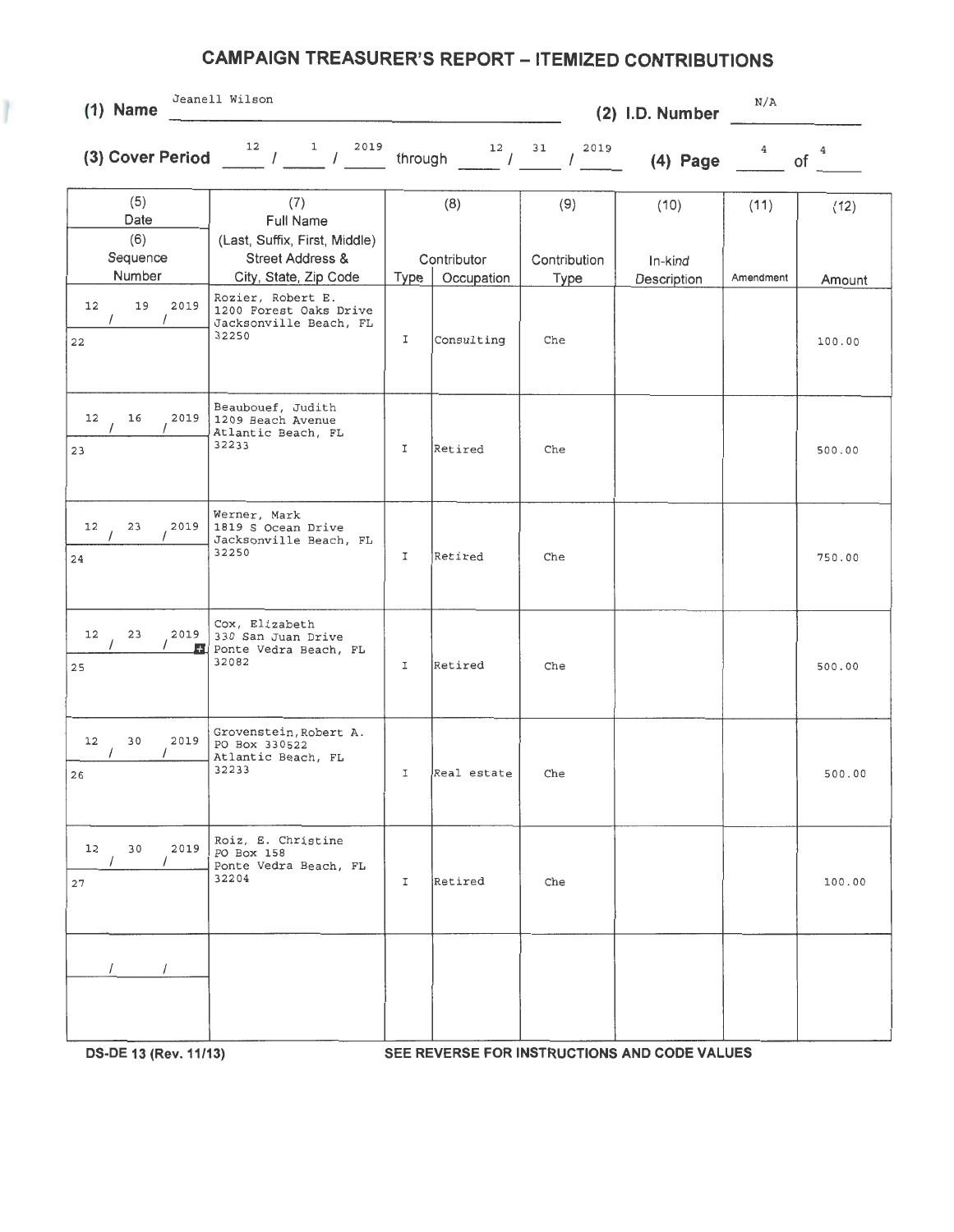| <b>CAMPAIGN TREASURER'S REPORT – ITEMIZED EXPENDITURES</b><br>(1) Name Jeanell Wilson<br>(2) I.D. Number $\frac{N/A}{N}$ |                                                                                                                               |                                                                                                |                                            |                               |                       |
|--------------------------------------------------------------------------------------------------------------------------|-------------------------------------------------------------------------------------------------------------------------------|------------------------------------------------------------------------------------------------|--------------------------------------------|-------------------------------|-----------------------|
|                                                                                                                          | (3) Cover Period $\frac{12}{1}$ / $\frac{1}{2019}$ through $\frac{12}{1}$ / $\frac{31}{1}$ / $\frac{2019}{1}$                 |                                                                                                | (4) Page $\frac{1}{\sqrt{1-\frac{1}{2}}}\$ | of $\overline{\phantom{a}}^1$ |                       |
| (5)<br><b>Date</b><br>(6)<br><b>Sequence</b><br><b>Number</b>                                                            | $\overline{(7)}$<br><b>Full Name</b><br>(Last, Suffix, First, Middle)<br><b>Street Address &amp;</b><br>City, State, Zip Code | $\overline{(8)}$<br><b>Purpose</b><br>(add office sought if<br>contribution to a<br>candidate) | (9)<br><b>Expenditure</b><br><b>Type</b>   | (10)<br><b>Amendment</b>      | (11)<br><b>Amount</b> |
| 12 / 23 / 2019<br>$\mathbf 1$                                                                                            | Square<br>1455 Market Street, #600<br>San Francisco CA 94103                                                                  | Square collection<br>fees                                                                      | Mon                                        |                               | 26.76                 |
| 2020<br>12<br>$\overline{a}$                                                                                             | Office Depot<br>1954 South Third Street<br>Jacksonville Beach, FL 32250                                                       | Office supplies                                                                                | Mon                                        |                               | 55.00                 |
|                                                                                                                          |                                                                                                                               |                                                                                                |                                            |                               |                       |
|                                                                                                                          |                                                                                                                               |                                                                                                |                                            |                               |                       |
|                                                                                                                          |                                                                                                                               |                                                                                                |                                            |                               |                       |
|                                                                                                                          |                                                                                                                               |                                                                                                |                                            |                               |                       |
|                                                                                                                          |                                                                                                                               |                                                                                                |                                            |                               |                       |
|                                                                                                                          |                                                                                                                               |                                                                                                |                                            |                               |                       |